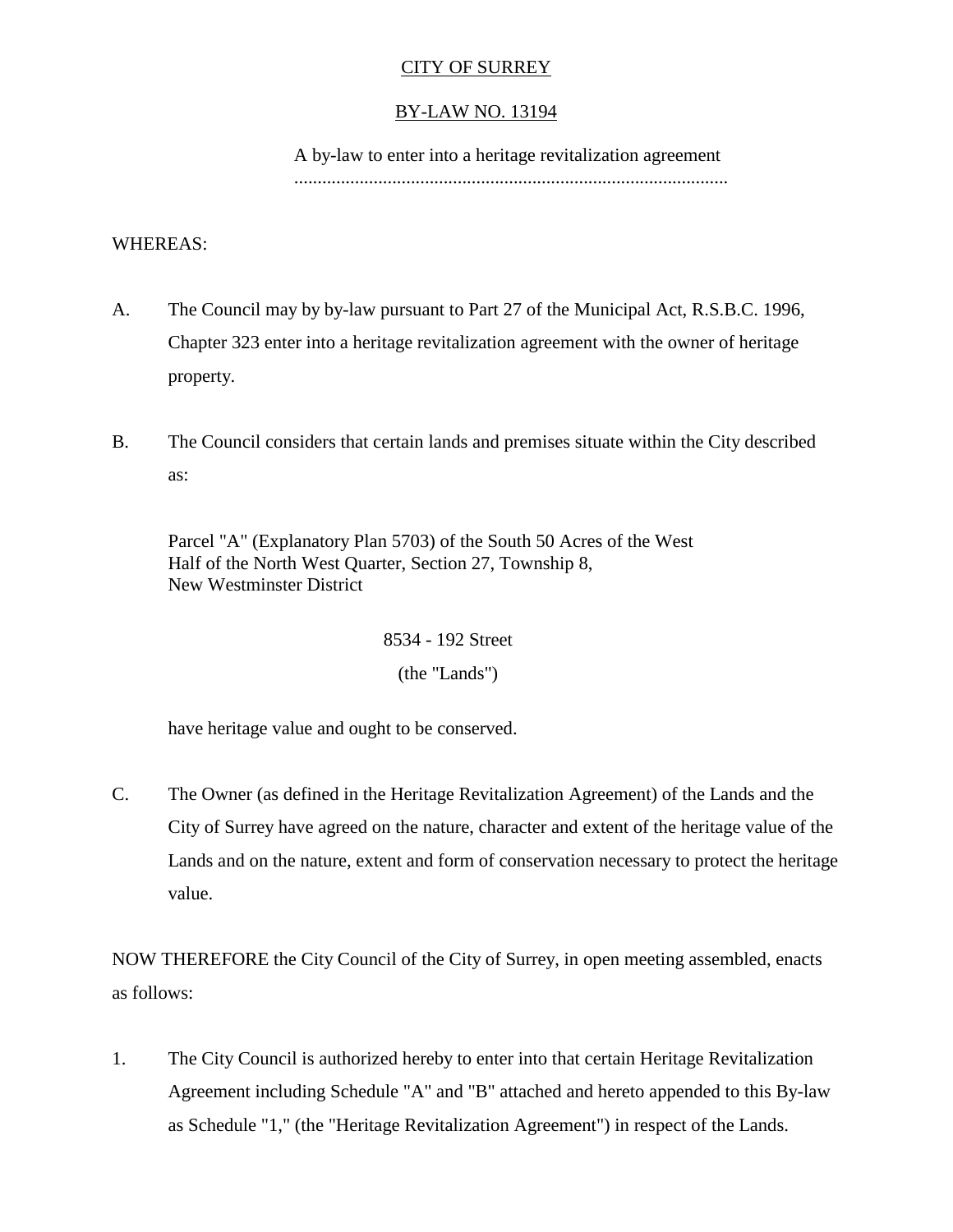- 2. The Mayor and the City Clerk are authorized on behalf of the Council to sign and seal the Heritage Revitalization Agreement.
- 3. Schedule "1" forms a part of this By-law.
- 4. This By-law may be cited for all purposes as "City of Surrey Heritage Revitalization Agreement By-law, 1997, No. 13194."

READ A FIRST AND SECOND TIME on the 21st day of July, 1997.

PUBLIC HEARING HELD thereon on the 16th day of September, 1997.

READ A THIRD TIME on the 1st day of September, 1998.

RECONSIDERED AND FINALLY ADOPTED, signed by the Mayor and Clerk, and sealed with the Corporate Seal on the 8th day of September, 1998.

\_\_\_\_\_\_\_\_\_\_\_\_\_\_\_\_\_\_\_\_\_\_\_\_\_\_\_\_\_\_\_\_\_\_\_ MAYOR

\_\_\_\_\_\_\_\_\_\_\_\_\_\_\_\_\_\_\_\_\_\_\_\_\_\_\_\_\_\_\_\_\_\_\_ CLERK

h:\by-laws\by-laws\clk13194.blw GSC 06/26/12 10:38 AM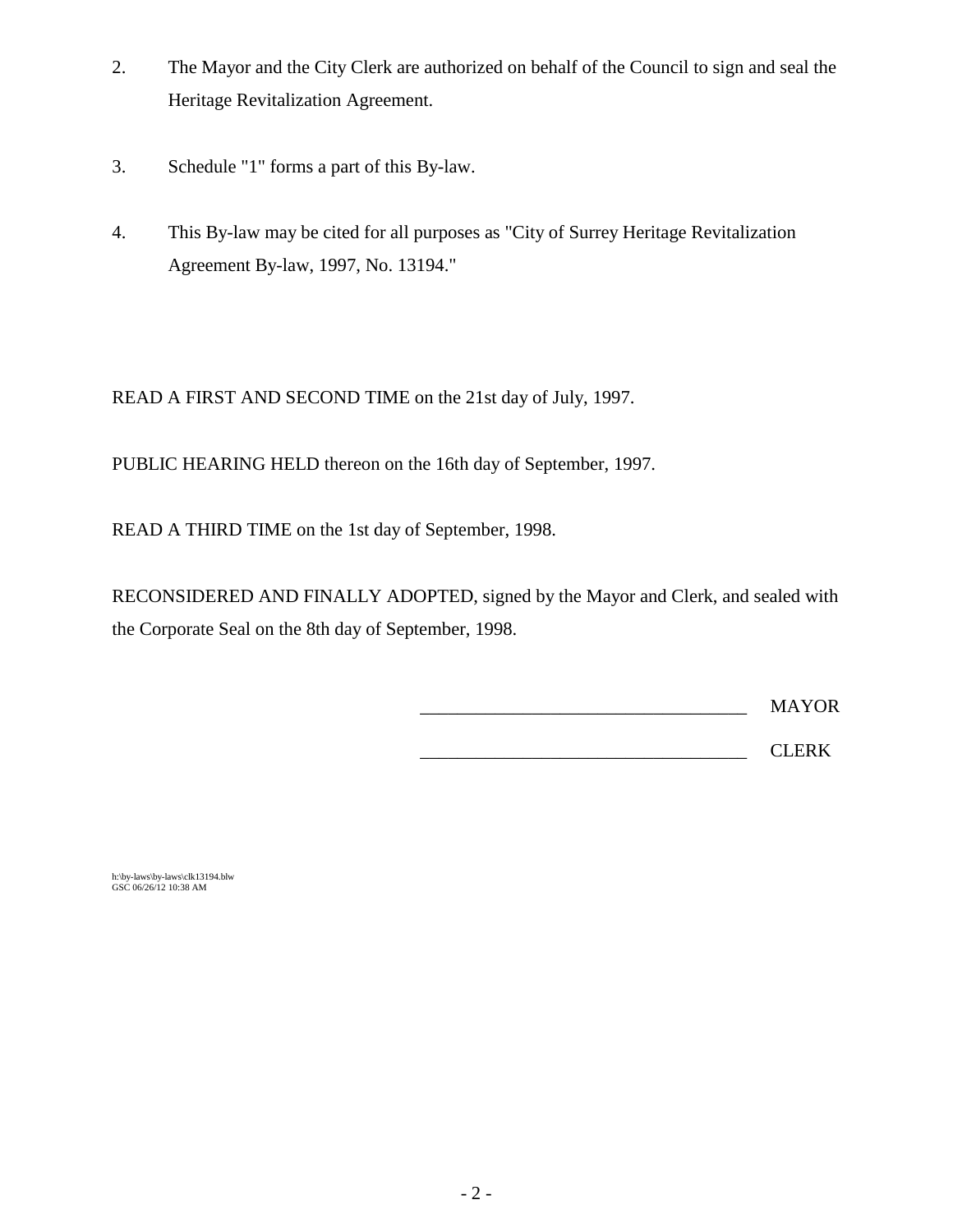#### **SCHEDULE "1"**

[To City of Surrey Heritage Revitalization Agreement By-law, 1997, No. 13194]

### **HERITAGE REVITALIZATION AGREEMENT**

This Agreement made the day of the 1997

BETWEEN:

## FRANK R. LITCHFIELD and JUDITH D. LITCHFIELD

(the "Owner")

### OF THE FIRST PART

AND:

CITY OF SURREY, a municipal corporation by letters patent pursuant to the Municipal Act, and having offices at Surrey, British Columbia,

(the "City")

#### OF THE SECOND PART

#### WHEREAS:

A. The Owner is the registered owner in fee simple of the following lands and premises situate in the City of Surrey, British Columbia and described as :

Parcel "A" (Explanatory Plan 5703) of the South 50 Acres of the West Half of the North West Quarter, Section 27, Township 8, New Westminster District

8534 - 192 Street

(the "Lands")

- B. The City and the Owner consider that the Lands have *heritage value*;
- C. The City and the Owner desire to conserve those improvements on and the *heritage character* of the Lands which collectively constitute such *heritage value*;
- D. For the purpose of *conservation* of the *heritage value* of the Lands, the Owner and the City have agreed to enter into this Agreement setting out the terms and conditions of continuing protection for the *heritage value* of the Lands;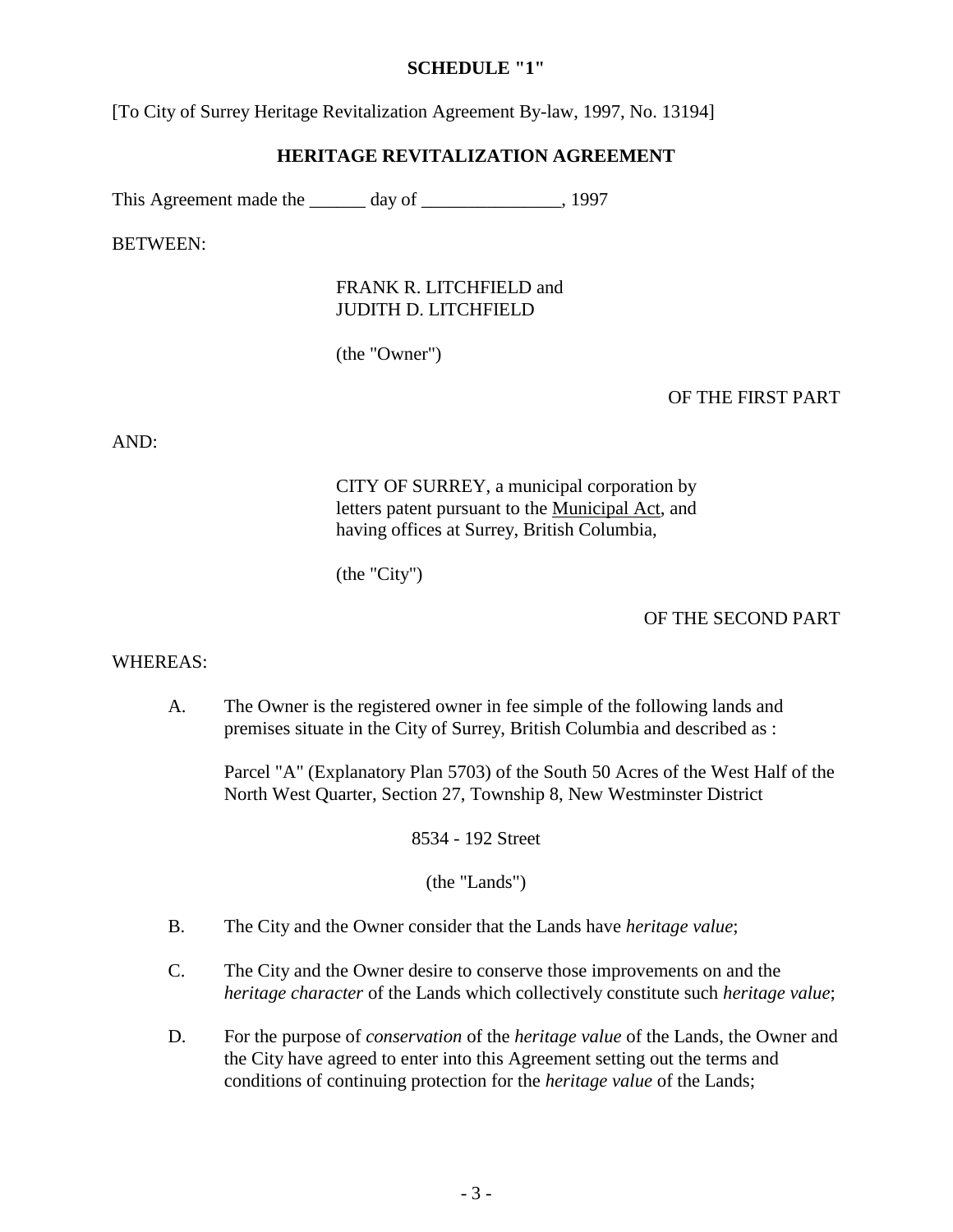- E. That portion of the Lands which both the Owner and the City desire to conserve and which constitute the *heritage value* shall be termed the "Heritage Grounds".
- F. The improvements on and *heritage character* of the Heritage Grounds have been described by text, photographs and plans attached as Schedule "A" (the "Conservation Plan") to this Agreement.
- G. The single family dwelling identified as the Latimer Residence on the Conservation Plan is listed on the Surrey Heritage Register;

NOW THEREFORE THIS AGREEMENT WITNESSES that in consideration of the mutual premises of the parties hereto and for other good and valuable consideration (the receipt and sufficiency of whereof is hereby by the parties acknowledged) the Owner and the City covenant and agree with one another pursuant to Section 966 of the Municipal Act, R.S.B.C., 1996, Chapter 323, as amended (the "Municipal Act"), as follows:

# Conservation Plan

- 1. (a) The Conservation Plan forms a part of this Agreement and to the extent that the text, photographs and plans constituting the Conservation Plan require interpretation, the City shall determine the matter and Section 15 of this Agreement shall apply.
	- (b) Part I of the Conservation Plan identifies, details and describes the character, extent and nature of the improvements on the Heritage Grounds that have *heritage value,* and any specific *heritage character*. Part II of the Conservation Plan provides for the timing and phasing of, and sets out standards and specifications for, restoration, rehabilitation, replication, or repair to be undertaken and completed pursuant to this Agreement. Part III of the Conservation Plan sets out restrictions, requirements, guidelines and exemptions for the *conservation* and maintenance of all improvements and features on the Heritage Grounds having *heritage value*.

# Owner's Obligations to Conserve and Maintain

- 2. The Owner covenants and agrees that:
	- (a) no improvement on the Heritage Grounds identified in the Conservation Plan as having *heritage value* or a part of the *heritage character* of the Heritage Grounds shall be *altered* including alterations required or authorized by this Agreement, except as agreed to by the City;
	- (b) each action of restoration, rehabilitation, replication, repair or maintenance, required by Part II of the Conservation Plan, shall be commenced and completed in accordance with the phasing, timing, standards and specifications set out in Part II of the Conservation Plan;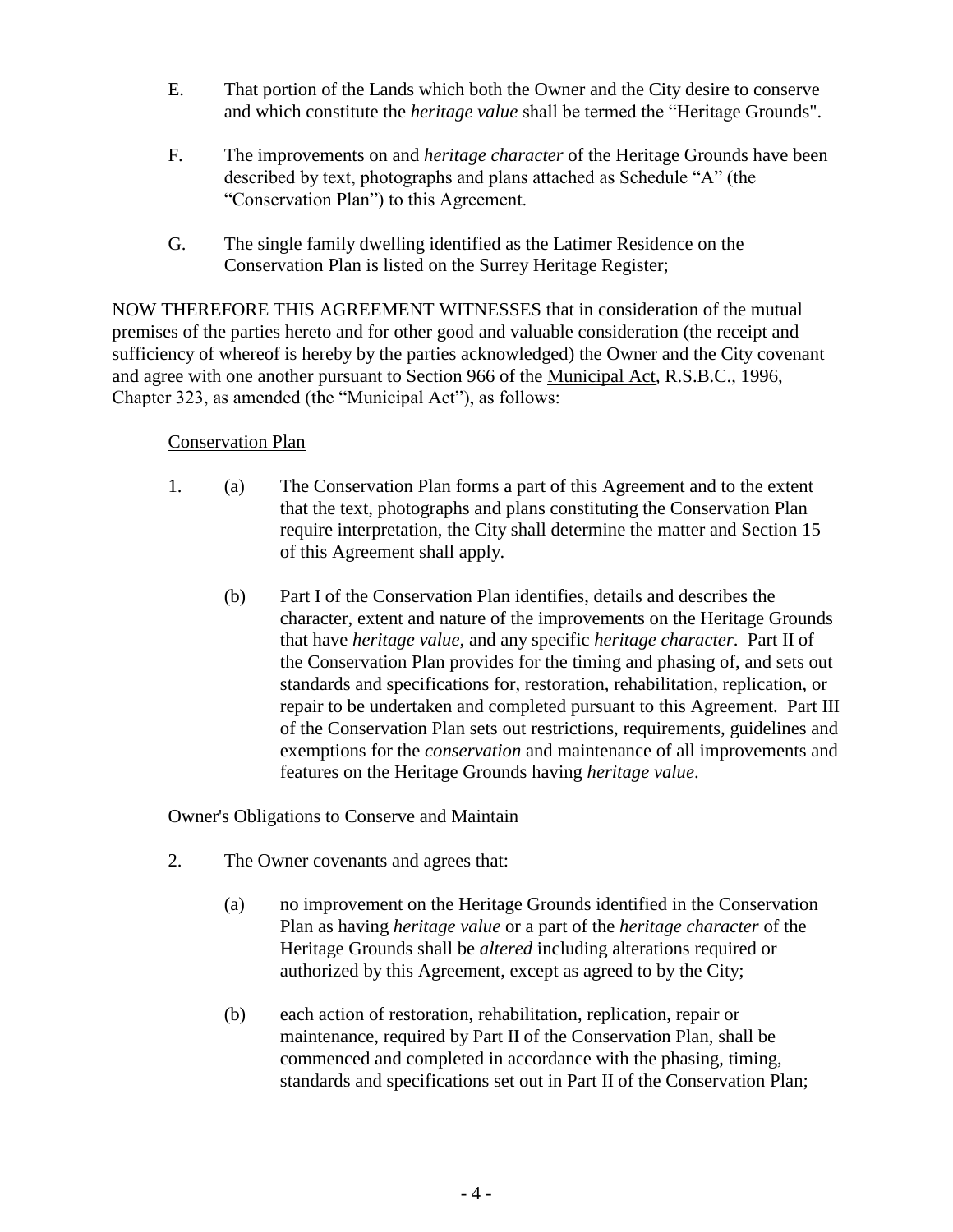- (c) all improvements identified in Part I of the Conservation Plan as having *heritage value* shall be maintained to the minimum standards and in accordance with the guidelines and requirements set out in Part III of the Conservation Plan;
- (d) all those undeveloped areas of the Heritage Grounds as outlined in heavy black dotted line on the "Site Plan" forming part of the Conservation Plan, being lands in the opinion of the City necessary for the *conservation* of proximate improvements, identified in the Conservation Plan as having *heritage value* shall continue to remain free of all development and shall be kept in their landscaped and cultivated state, as required in and in accordance with the guidelines set out in Part III of the Conservation Plan, and without limiting the generality of the foregoing, the elevation and configuration of the land and terrain shall not be altered, and no trees or landscaping shall be removed or cut, except for reasonable pruning and grooming;
- (e) the restrictions and requirements pertaining to any buildings or structures located within the Heritage Grounds are limited to the structure and exterior;
- (f) the Owner shall do or cause to be done all such things, and shall take or cause to be taken all such actions as are necessary to ensure that the restrictions and requirements provided in Subsections (a), (b), (c), (d), and (e) of this Section 2 are fully observed, and the Owner shall not do, cause or allow to be done anything that would be in breach of the restrictions herein.

## Variation of By-laws

- 3. Pursuant to Section 966(2) (b) of the Municipal Act, the following by-laws of the City are varied and supplemented in their application to the Lands in the manner and to the extent provided as follows:
	- (a) The RA One-Acre Residential Zoning Schedule of City of Surrey Zoning By-law, 1993, No. 12000, as amended, is hereby varied and supplemented as to the Lands as follows:
		- (i) by varying Part 12, Section B.1 to permit a second single family dwelling on the Lands as set out in Schedule "B" which is incorporated hereto and forms part of this Agreement;
		- (ii) by varying Part 12, Section B.5 to prohibit bed and breakfast use and the keeping of boarders or lodgers for the Latimer Residence located within the Heritage Grounds identified on the "Site Plan" forming part of the Conservation Plan.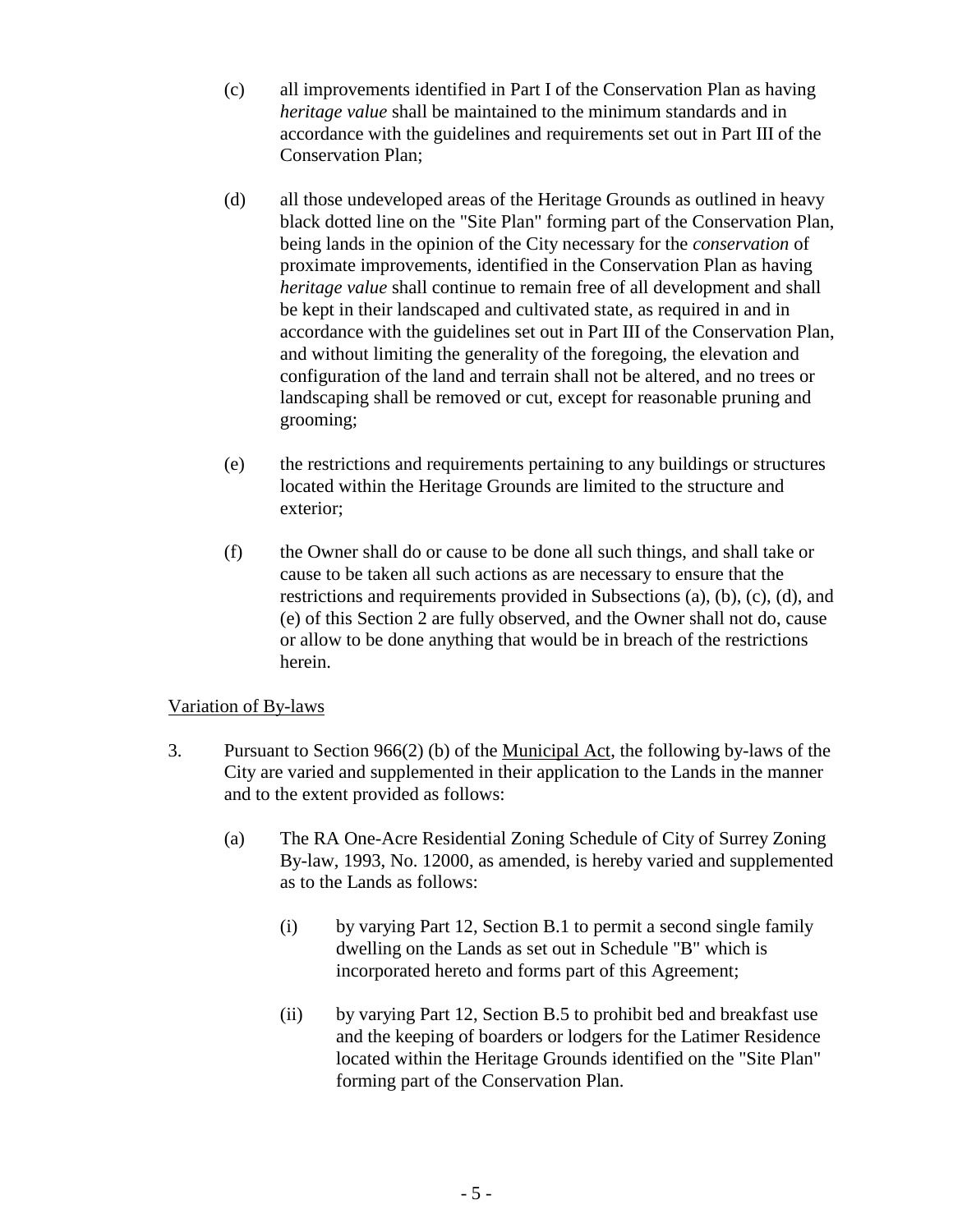### Construction and Maintenance of Works

4. Wherever in this Agreement the Owner restores, rehabilitates, replicates, repairs, replaces, maintains, or in any way *alters* improvements on, or features of the Heritage Grounds identified in the Conservation Plan as having *heritage value*, or constructs or maintains other works to protect or conserve such improvements or features, all such work shall be done at the Owner's sole expense strictly in accordance with the Conservation Plan and as agreed by the City and all plans and specifications forming part thereof shall be diligently and continuously maintained in good repair and efficient operating condition by the Owner at the Owner's sole expense in accordance with good engineering, design, heritage and *conservation* practice.

# No Liability to City

- 5. In no case shall the City be liable or responsible in any way for:
	- (a) any personal injury, death or consequential damage of any nature whatsoever, howsoever caused, that be suffered or sustained by the Owner or by any other person who may be on the Lands; or
	- (b) any loss or damage of any nature whatsoever, howsoever caused to the Lands or any improvements or personal property thereon belonging to the Owner or to any other person;

arising directly or indirectly from compliance with the restrictions and requirements herein, wrongful or negligent failure or omission to comply with restrictions and requirements herein, or refusal, omission or failure of the City to enforce or require compliance by the Owner with the restrictions or requirements herein or with any other term, condition or provision of this Agreement.

## Reasonable Care and Risk

6. The Owner shall at all times, in complying with the restrictions or requirements herein and their obligations in respect thereof, take reasonable care not to injure any person or cause or allow damage to any property, and shall take reasonable care not to cause, suffer, permit or allow any condition to exist that might reasonably lead to, cause or result in injury to any person or property including persons and property on adjacent lands. It shall be the sole responsibility of the Owner to comply and maintain compliance with the restrictions and requirements herein in a safe manner, and without reasonably foreseeable risk to person or property as aforesaid. Compliance with the restrictions and requirements in this Agreement shall be at the sole and exclusive risk of the Owner.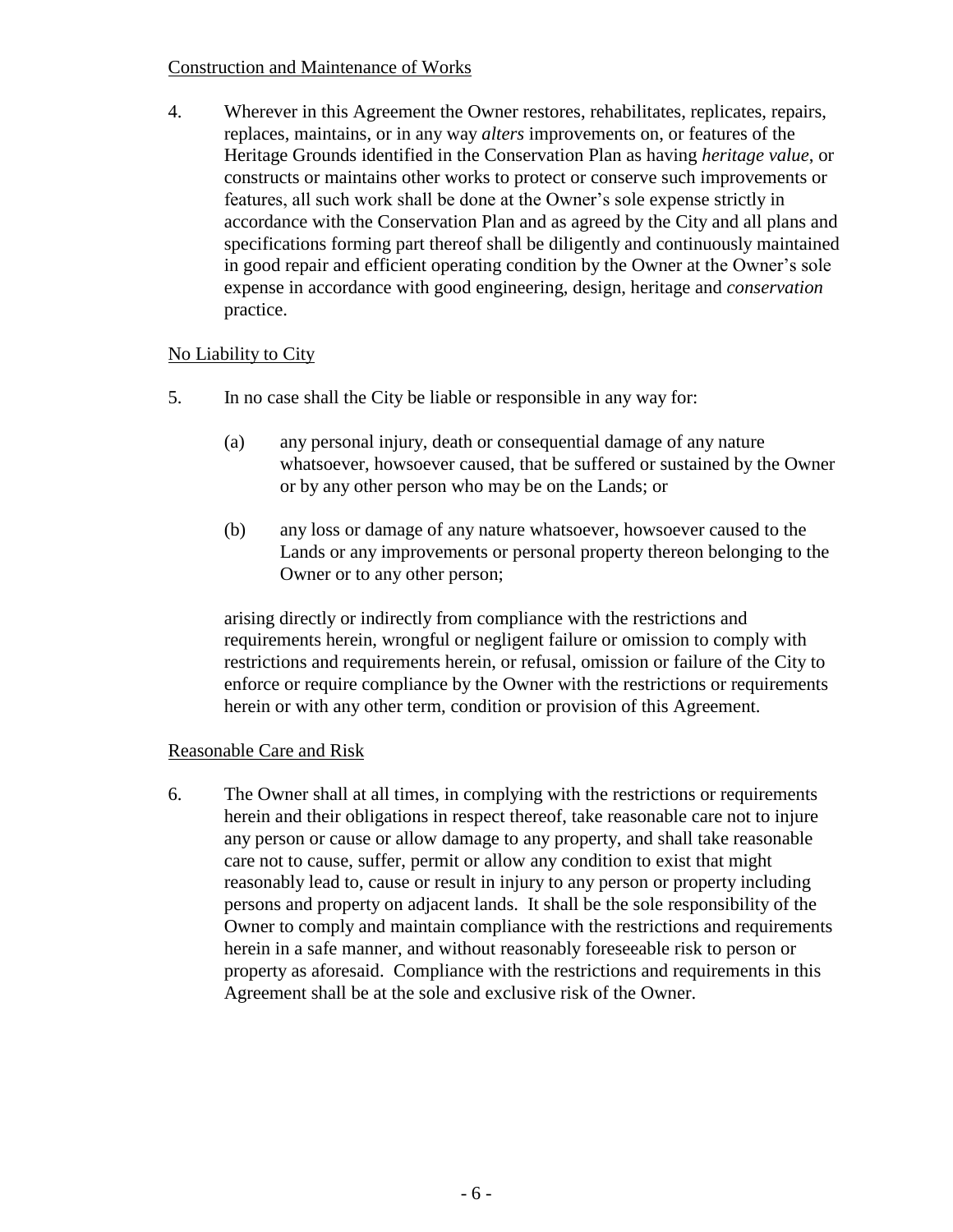#### Modification

7. If, in fulfilling its responsibilities and obligations pursuant to this Agreement, the Owner perceives or becomes aware of any unreasonable risk of injury to persons or damage to property or other potential loss that cannot be reasonably avoided, alleviated, reduced or eliminated except by measures that would be a breach of the restrictions, requirements or its obligations herein, the Owner shall notify the City in writing of the nature and extent of the risk and of the measures proposed by the Owner to be undertaken at its sole cost to reduce, alleviate, avoid or eliminate the risk. Risk shall remain with the Owner.

### Indemnity

8. The Owner shall at all times indemnify and save harmless the City of and from all loss and damage, and all actions, claims, costs, demands, expenses, fines, liabilities and suits of any nature whatsoever by whomsoever brought for which the City shall or may become liable, incur or suffer by reason of existence and effect whether direct or indirect of the restrictions or requirements herein, or breach or non-performance by the Owner of any covenant, term or provision hereof, or by reason of any work or action of the Owner in performance of its obligations hereunder, or by reason of any wrongful act or omission, default or negligence of the Owner.

## Alternative Remedies

9. Any performance by the City pursuant to a statutory right to perform the obligations of an Owner arising out of this Agreement may be exercised fully in accordance with the Municipal Act, and shall be without prejudice to any and all other remedies at law and equity available to the City, and no reference herein to, or exercise of any specific right or remedy by the City, shall preclude the City from exercising any other right or remedy.

#### Damages

10. The Owner covenants and agrees that the measure of damages for any breach of the restrictions or requirements of this Agreement shall include, but shall not be limited to, the actual cost and expense of all administration, labour, materials, equipment, services and work required for all remedial acts necessary to fully restore, rehabilitate, replace or maintain the building, structure, improvements on or feature of the Lands having *heritage value* to be protected, conserved, preserved or kept in its natural state. The nature and extent of any breach of the said restrictions and requirements, and the nature and extent of any restoration, rehabilitation, replacement, maintenance or remedial work or action of any nature required to remedy such breach shall be determined by the City by reference to the Conservation Plan, and Sections 2 and 3 of this Agreement.

## No Waiver

11. No restrictions, requirements or other provisions in this Agreement shall be deemed to have been waived by the City unless a written waiver authorized by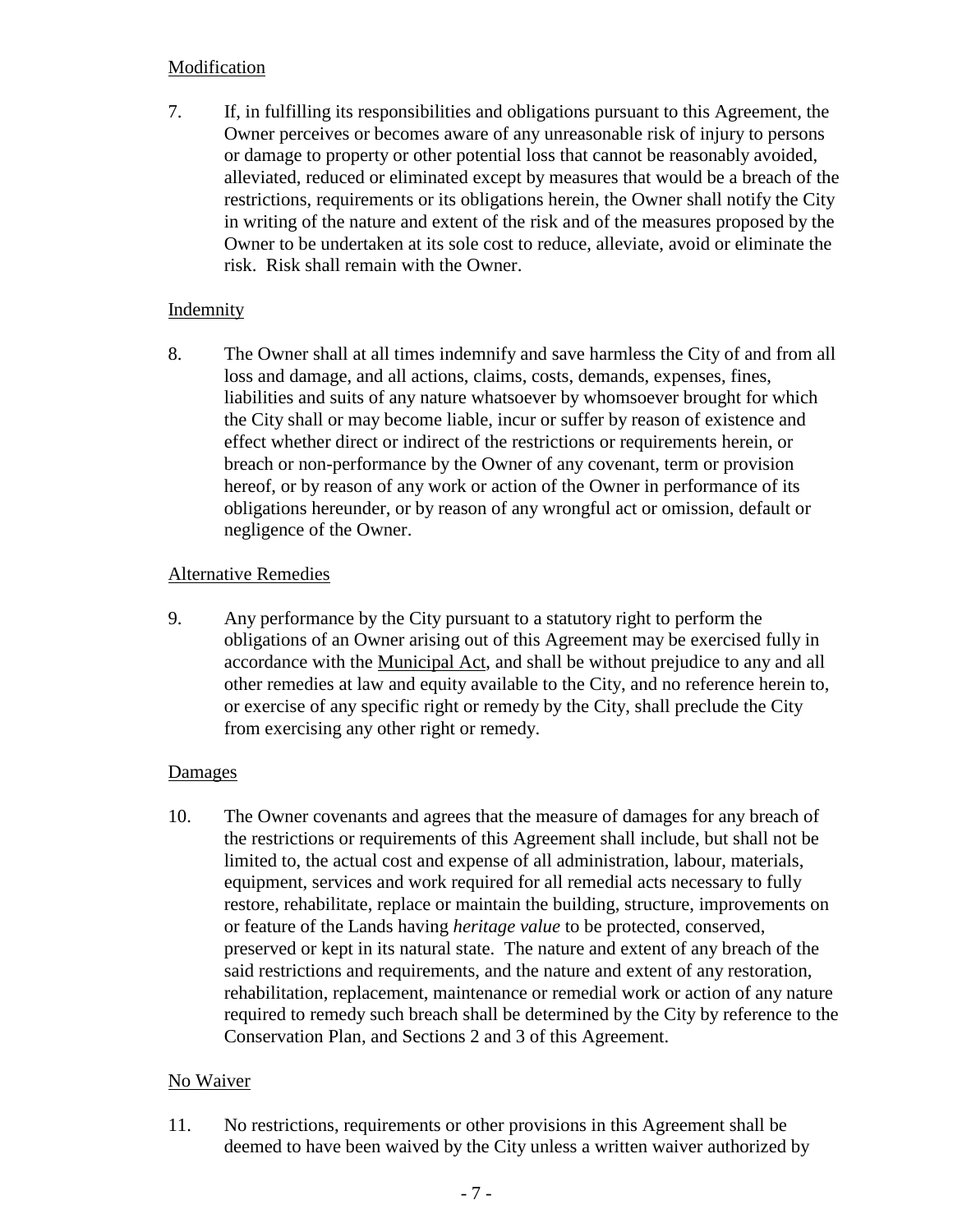resolution of the Council and signed by an officer of the City has first been obtained, and without limiting the generality of the foregoing, no condoning, excusing or overlooking by the City on previous occasions of any default nor any previous written waiver shall be taken to operate as a waiver by the City of any subsequent default or in any way to defeat or affect the rights of remedies to the City.

### Statutory Authority and Proprietary Rights

12. Nothing in this Agreement shall limit, impair, fetter, or derogate from the statutory powers of the City all of which powers may be exercised by the City from time to time and at any time to the fullest extent that the City is enabled and no permissive by-law enacted by the City, or permit, license or *approval*, granted, made or issued thereunder, or pursuant to statute, by the City shall estop, limit or impair the City from relying on and enforcing this Agreement in its proprietary capacity as the owner of an interest in the Lands.

### Compliance with Laws

13. Despite any provision of this Agreement, the Owner shall comply with all laws, including by-laws of the City and all regulations and orders of any authority having jurisdiction, and to the extent only that such laws, regulations and orders are mandatory and necessarily require the breach of any restriction or positive obligation herein to be observed or performed by the Owner, or less than strict compliance with the terms hereof, then the Owner upon sixty (60) days' written notice to the City shall be excused from complying with such restrictions or performing such obligation and such restriction or obligation shall be suspended but only to the extent and for the time that such mandatory law, regulation or order is inconsistent with compliance with the said restrictions or obligations.

## Notice

14. Any notice to be given hereunder shall be in writing and may be either delivered personally or sent by prepaid registered mail and if so mailed shall be deemed to have been given five (5) days following the date upon which it was mailed. The address of the parties for the purpose of notice shall be as follows:

If to the City:

Attention: City Clerk City of Surrey 14245 - 56 Avenue Surrey, B.C. V3X 3A2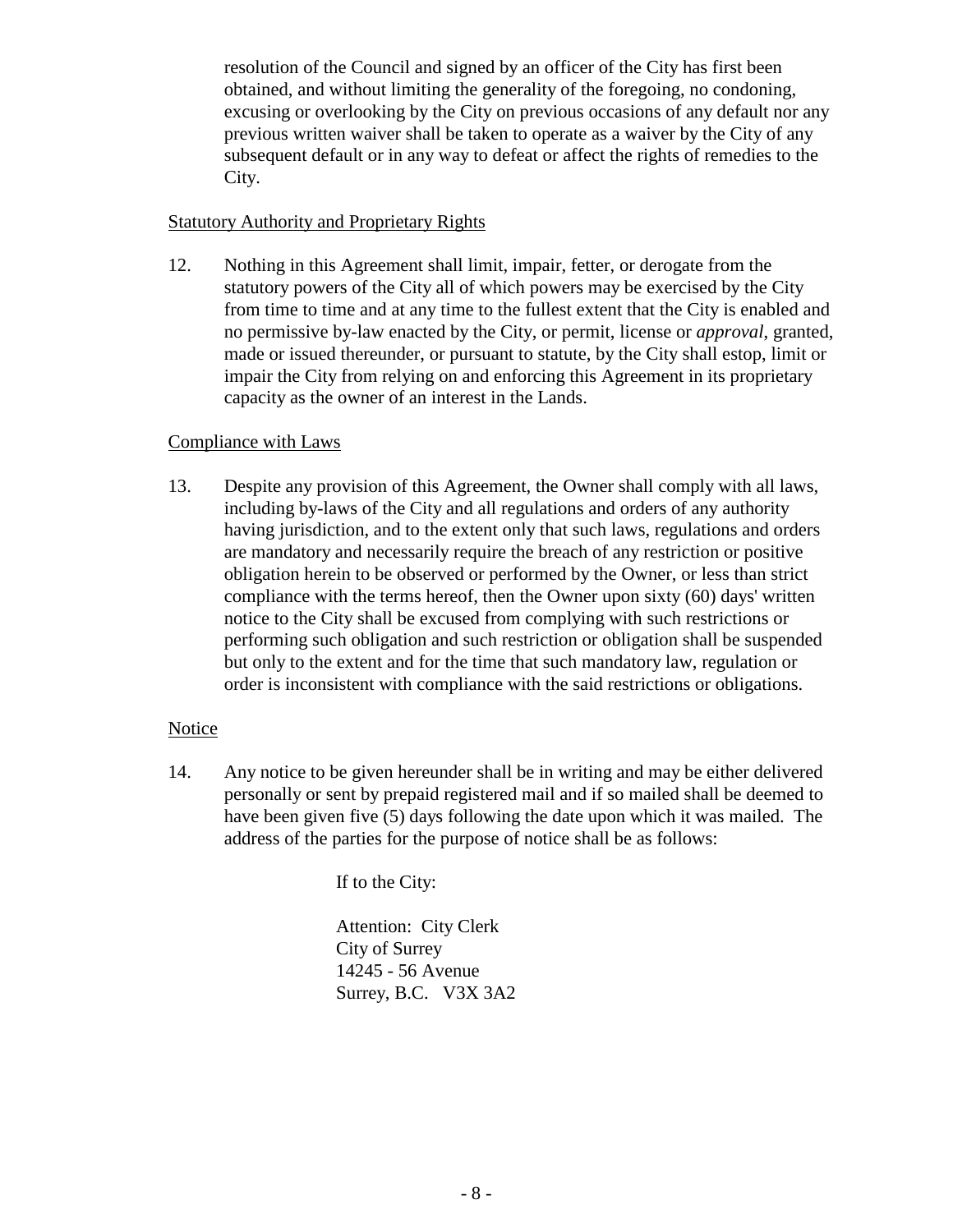If to the Owner:

Attention: Frank R. Litchfield and Judith D. Litchfield 8534 - 192 Street Surrey, B.C. V4N 3G5

Any party hereto may at any time give notice in writing to the other of any change of address and after the third day of giving of such notice, the address therein specified shall be the address of such party for the giving of notices hereunder.

#### Arbitration

- 15. The Owner, if dissatisfied with the City's interpretation of the Conservation Plan and any determination pursuant to Section 1(a) of this Agreement may require that the matter be decided and determined by binding arbitration as follows:
	- (a) The Owner must, within fourteen (14) days of any exercise of discretion by the City, give notice to the City of its intention to dispute and in such notice shall name a member in good standing of the Architectural Institute of British Columbia who has agreed to act as an arbitrator;
	- (b) the City shall within fourteen (14) days of receipt of the aforesaid notice either accept the Owner's arbitrator, or name another with the same qualifications willing to act, and shall give notice of the same to the Owner;
	- (c) where each of the Owner and the City have named an arbitrator, the two arbitrators shall within fourteen (14) days of the City's notice pursuant to this Section 15(b) appoint a third arbitrator having the same qualifications and the three arbitrators shall decide the dispute;
	- (d) where the City accepts the arbitrator first selected by the Owner, that arbitrator shall act as a single arbitrator and forthwith decide the dispute;
	- (e) any arbitrator's decision in respect of the exercise of a discretion by the City shall be final, conclusive and binding on all parties.
- 16. Without limiting the City's power of inspection conferred by statute and in addition thereto, the City shall be entitled at all reasonable times and from time to time to enter onto the Lands for the purpose of ensuring that the Owner is fully observing and performing all of the restrictions and requirements in this Agreement to be observed and performed by the Owner, and wherever possible, when an inspection of the lands is undertaken, the City shall provide reasonable notice to the Owner.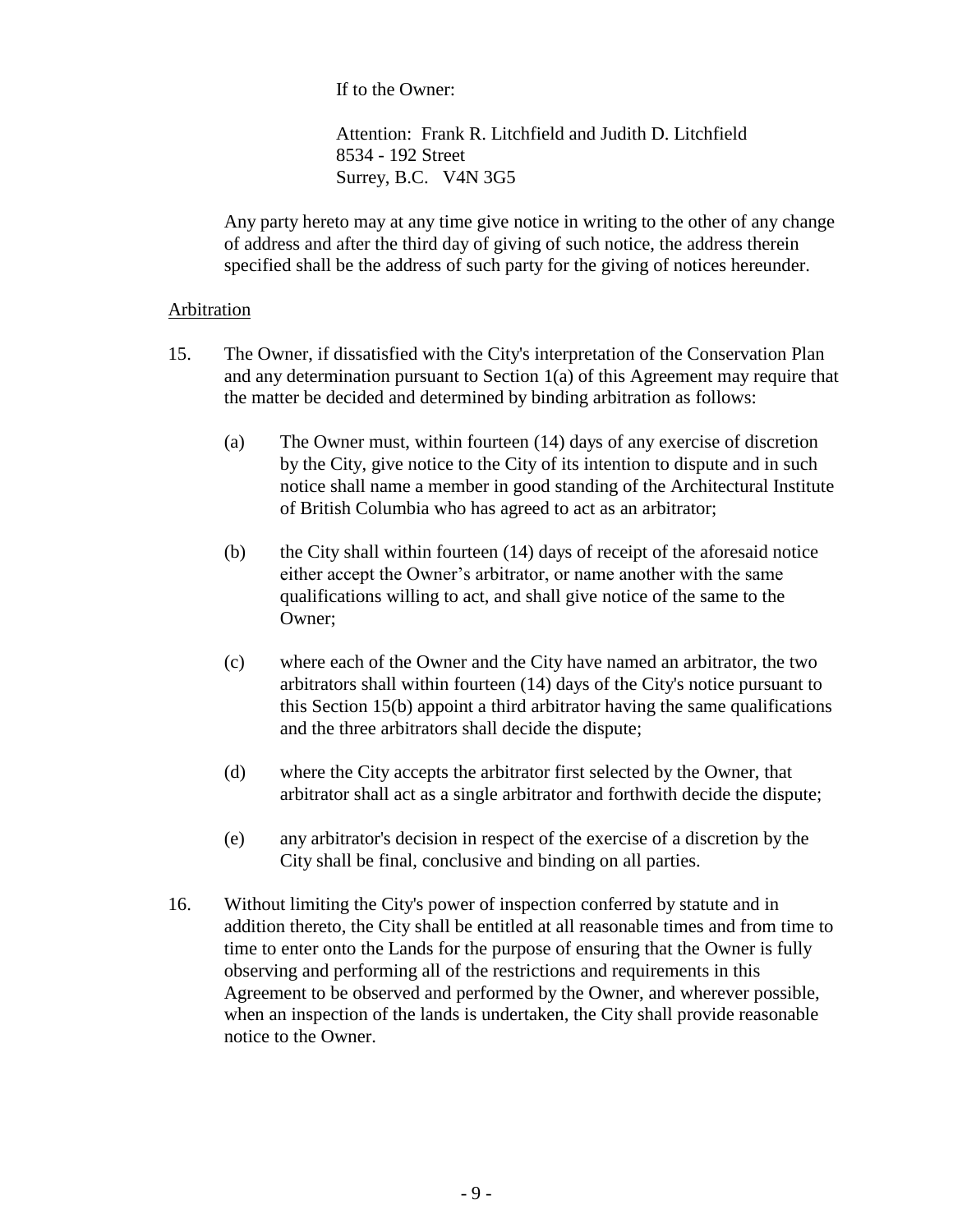## **Headings**

17. The headings in this Agreement are inserted for convenience only and shall not affect the construction of this Agreement or any provision hereof.

# Schedules

18. All schedules to this Agreement are incorporated into and form part of this Agreement.

## Number and Gender

19. Whenever the singular or masculine or neuter is used in this Agreement, the same shall be construed to mean the plural or feminine or body corporate where the context so requires.

### Interpretation

20. Terms used in this Agreement that are italicized are defined in the Municipal Act, and the Heritage Conservation Act, R.S.B.C., 1996, Chapter 187, as amended, and shall take their meaning from that Act.

### Successors Bound

21. All restrictions, rights and liabilities herein imposed upon or given to the respective parties shall extend to and be binding upon their respective heirs, executors, administrators, successors and assigns. When the Owner is more than one party they shall be bound jointly and severally by the terms, covenants and agreements herein on the part of the Owner.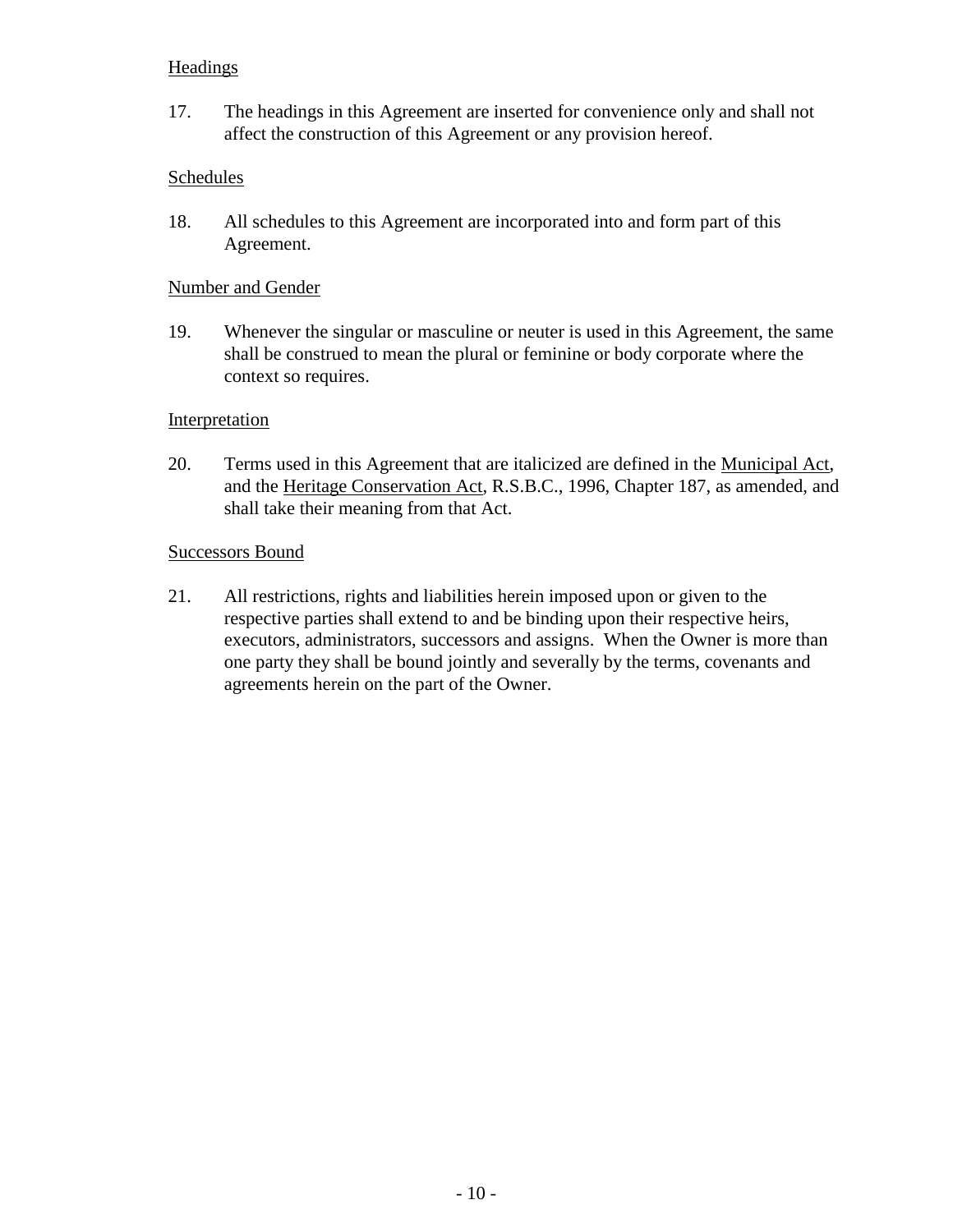IN WITNESS WHEREOF the Owner and the City have executed this Agreement as of the date first above written.

| Signed, Sealed and Delivered<br>by F.R. LITCHFIELD AND<br><b>J.D. LITCHFIELD</b><br>in the presence of: |       |
|---------------------------------------------------------------------------------------------------------|-------|
| Name                                                                                                    | Name  |
| Address                                                                                                 |       |
|                                                                                                         | Name  |
|                                                                                                         |       |
| Occupation                                                                                              |       |
|                                                                                                         |       |
| The Corporate Seal of<br><b>CITY OF SURREY</b>                                                          |       |
| was hereunto affixed in the<br>presence of:                                                             |       |
|                                                                                                         | (C/S) |
| Mayor                                                                                                   |       |
|                                                                                                         |       |
| Clerk                                                                                                   |       |

[Notice of this Agreement and amendments to it will be filed in the Land Title Office and once filed, this Agreement and amendments will be binding on all persons who acquire an interest in the Lands].

h:\by-laws\by-laws\clk13194.blw GSC 06/26/12 10:38 AM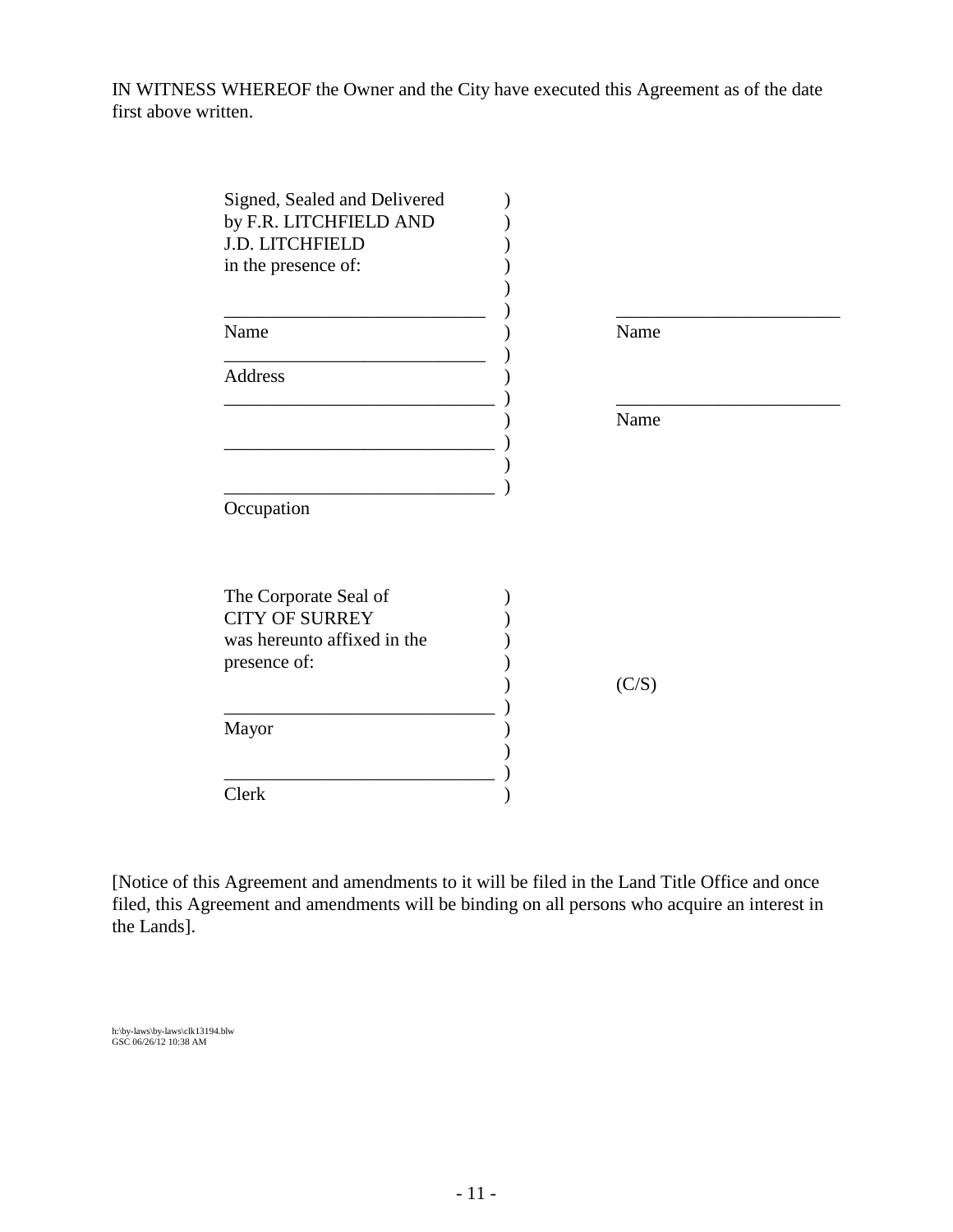#### **SCHEDULE "A"**

#### **Conservation Plan**

#### Part I

This property was part of a Crown Grant in 1879 to John Latimer, a pioneer settler on the east side of Surrey and a member of the second Council after whom Latimer Creek, Latimer Hill and Latimer Road (192 Street) are named. The Latimer Residence, identified on the attached "Site Plan" and photographs, is a single-storey wood frame house built c. 1928. The landscaping surrounding the Residence consists of mature trees and bushes, including maple and a sawtooth oak tree. Latimer Creek runs parallel to the north property line, and cuts through the north-east and north-west corners of the Lands. The Residence is located about 12 metres from the top of the bank of the Creek. There is a steep slope leading down to the Creek's floodplain. Both the Creek and the bank remain in their natural state. A row of large fir and spruce trees stands at the rear of the Residence. These trees follow the top of the bank of Latimer Creek alongside the driveway.

#### Part II

The Latimer Residence requires replacement of wood trim along the roof edges and painting as part of this Agreement. This restoration shall be completed within one (1) year of the signing of this Agreement. It should be painted with colours that are in keeping with its historical style.

#### Part III

Wherever possible, original exterior features of the Latimer Residence shall be retained. If any original features must be replaced, the new material shall be similar or identical to the original. Where original features were removed through earlier renovations or alterations, and the replacements were not in keeping with the original style of the building, any subsequent replacement of these exterior features shall complement the building's heritage style. The Latimer Residence shall be maintained to prevent water intrusion and damages from sun, wind and other infestations. This includes the replacement of roofing when necessary, and painting to protect exterior features. Colours shall be in keeping with the historical style of the building, and trim should be painted white. If the Latimer Residence is damaged, it shall be repaired promptly. If the Latimer Residence is more than 50% destroyed, it shall not be reconstructed.

The Heritage Grounds, the original historic character of the area shall be maintained in its original or natural state as outlined on the attached "Site Plan".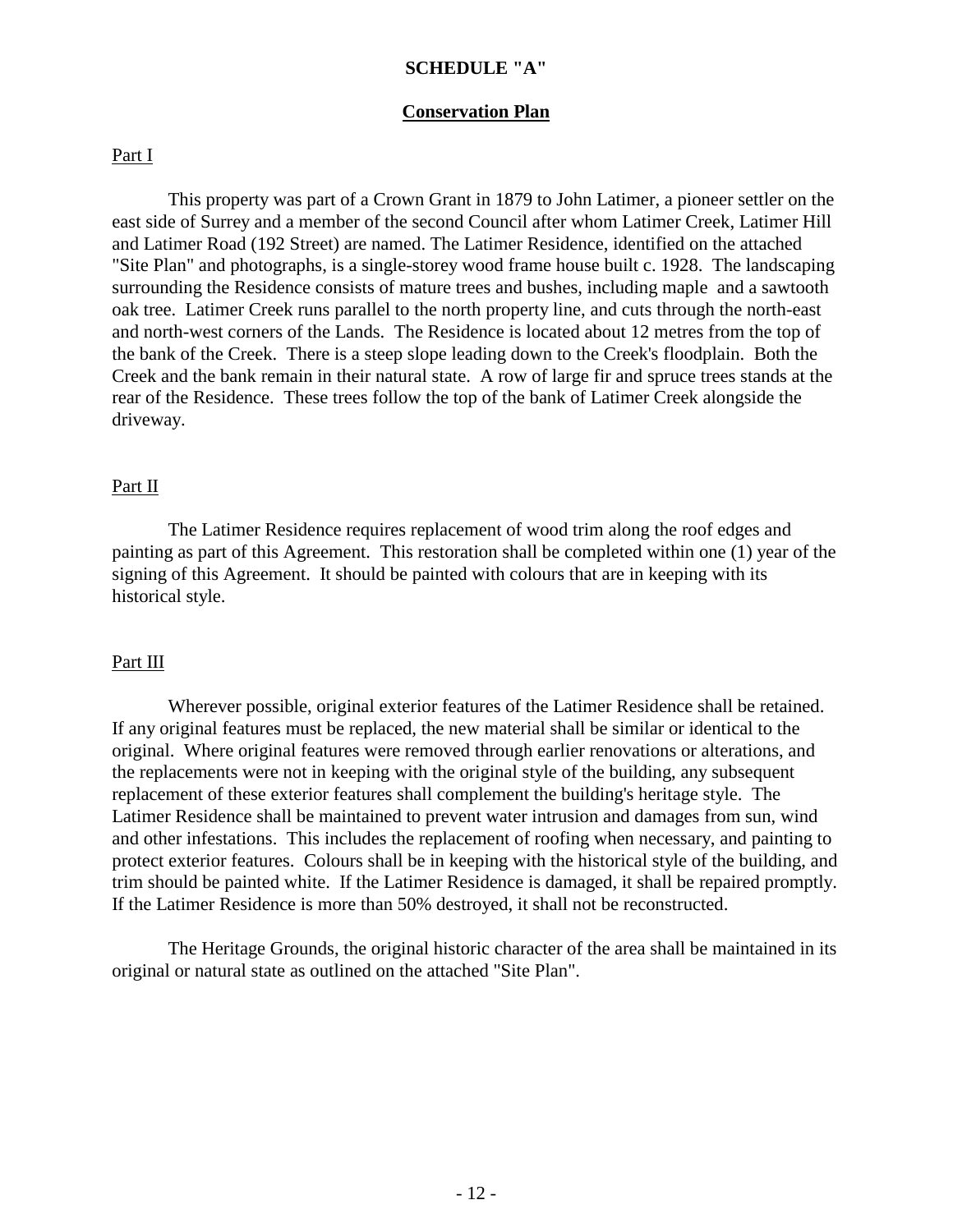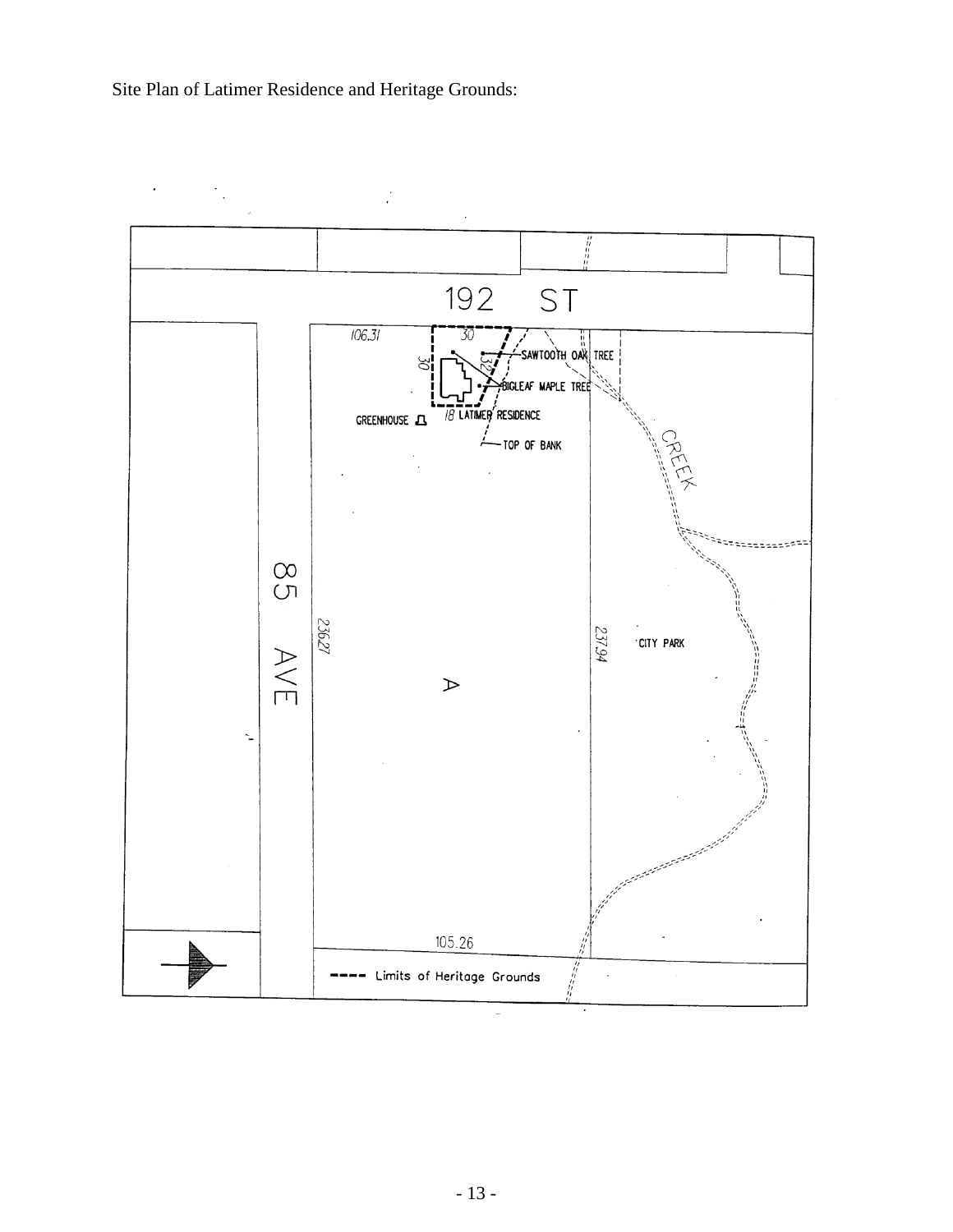Photographs of Latimer Residence:



Residence as seen from 192 Street, with big leaf maple located at left and right and sawtooth oak at centre. Bank of creek located immediately to the left of the driveway.

Front of Residence

Front and south side of Residence